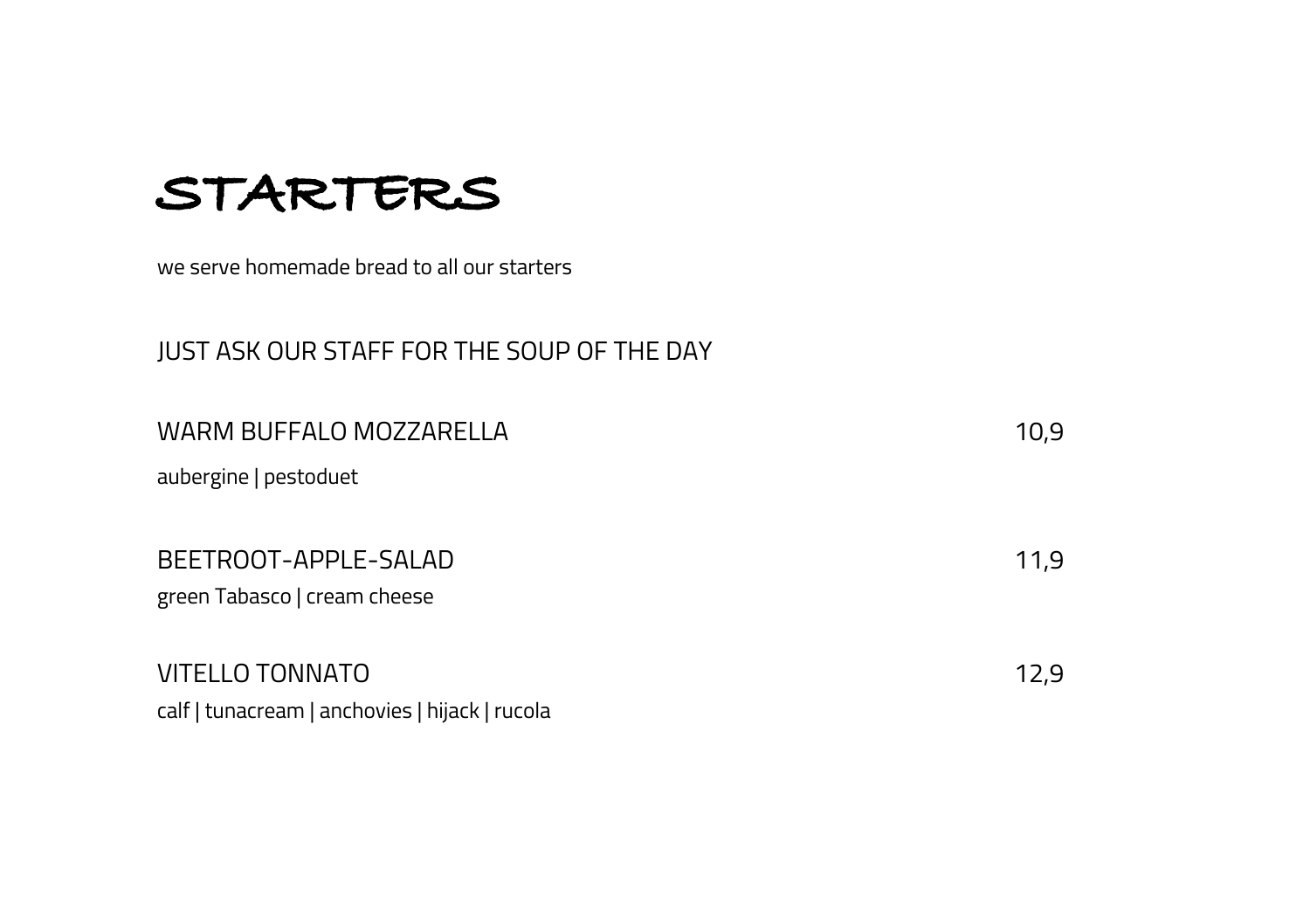# **PASTA**

#### WHITE BOLOGNESE 23,9

mafalde | calf | béchamel | trufflebutter | parmesan | leek

#### DRIED TOMATO RAVIOLI 2000 13,9

goat cheese sauce | molten cherrytomatoes | rucola | parmesan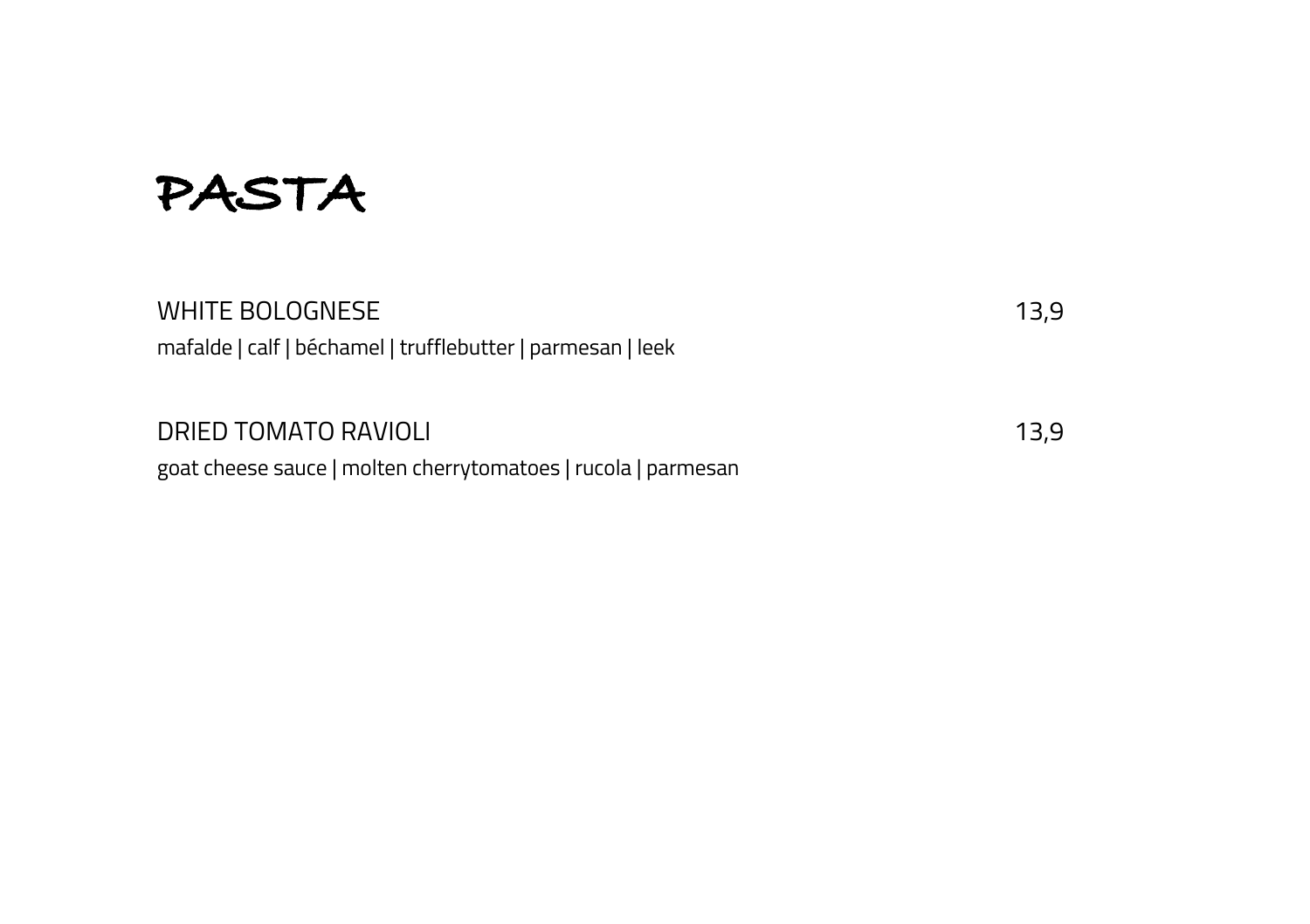# **MAIN COURSES**

| <b>QUINOA BOWL</b><br>salad   corn   cucumbers asia style   beetroot   avocado   lime-honey-chili-mayo | 11,9 |
|--------------------------------------------------------------------------------------------------------|------|
| <b>CAESAR SALAD</b><br>romanasalad   parmesan   chicken breast   caesars dressing                      | 14,9 |
| <b>BRAISED OX CHEEK</b><br>root vegetable   barolo jus   potato puree                                  | 21,9 |
| <b>TARTE "ELSASS"</b><br>sour cream   pancetta   red onions   leek                                     | 11,9 |
| TARTE "MEDITERRAN"<br>mixed vegetables   kalamata olives   rucola   parmesan                           | 11.9 |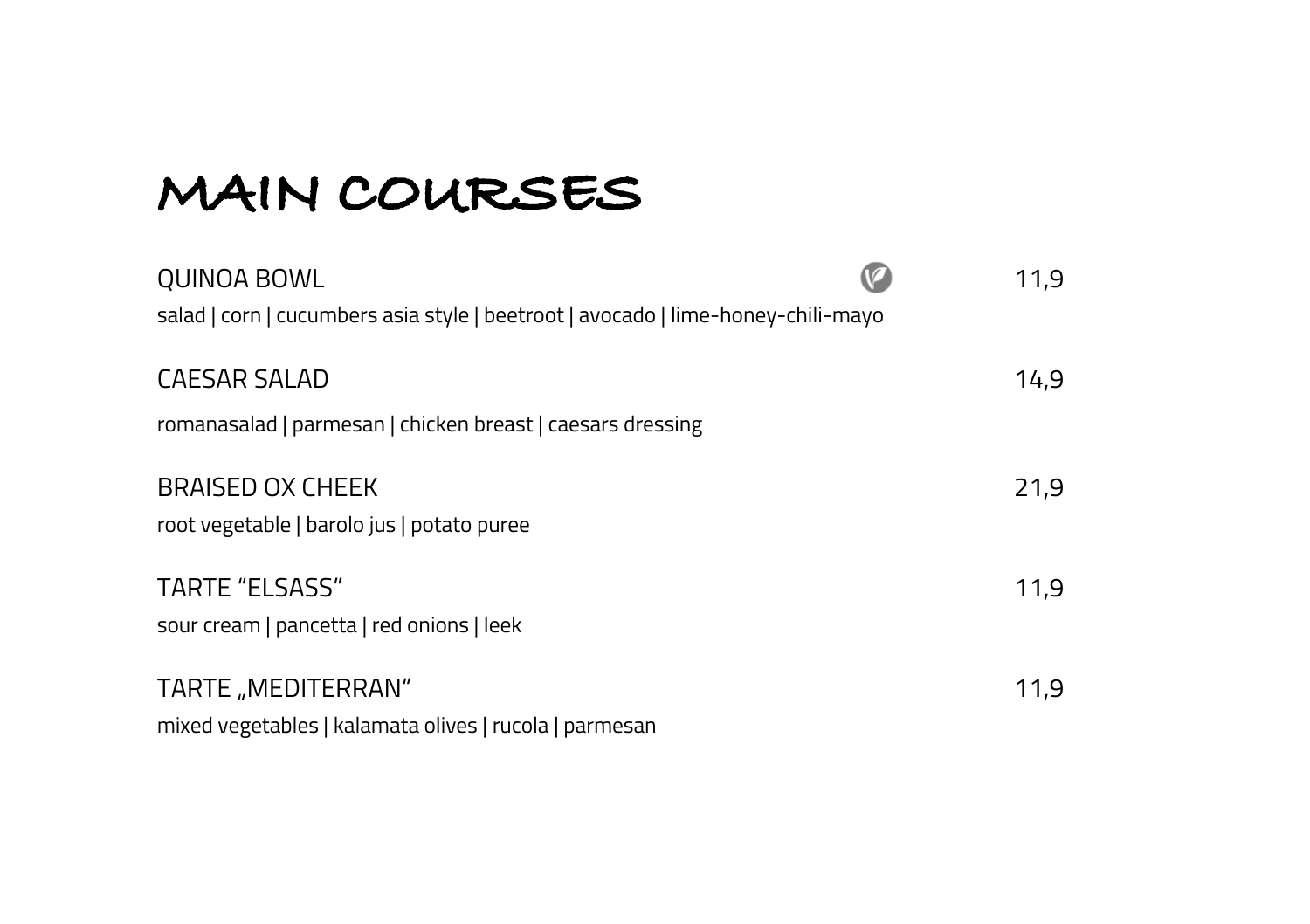### CLASSIC BURGER 2007 14,9 180g beef | brioche | cheddar | dijon-mustard-cream | pickles | roasted onions | herb butter | french fries or dippers

#### PULLED BEEF BURGER 14,9

BBQ-pulled beef | burgersauce | salad | pickles | bacon-chips | french fries or dippers

HAPPY CHILI BURGER 14,9

kidneybean-walnut-patty | vegan burgersauce | salad | tomato | jalapeños | pickles | french fries or dippers

### **BURGERDAY**

On Thursdays you will get all our burgers for EUR 11,90 including fries or dippers (seasonal specials are not included)